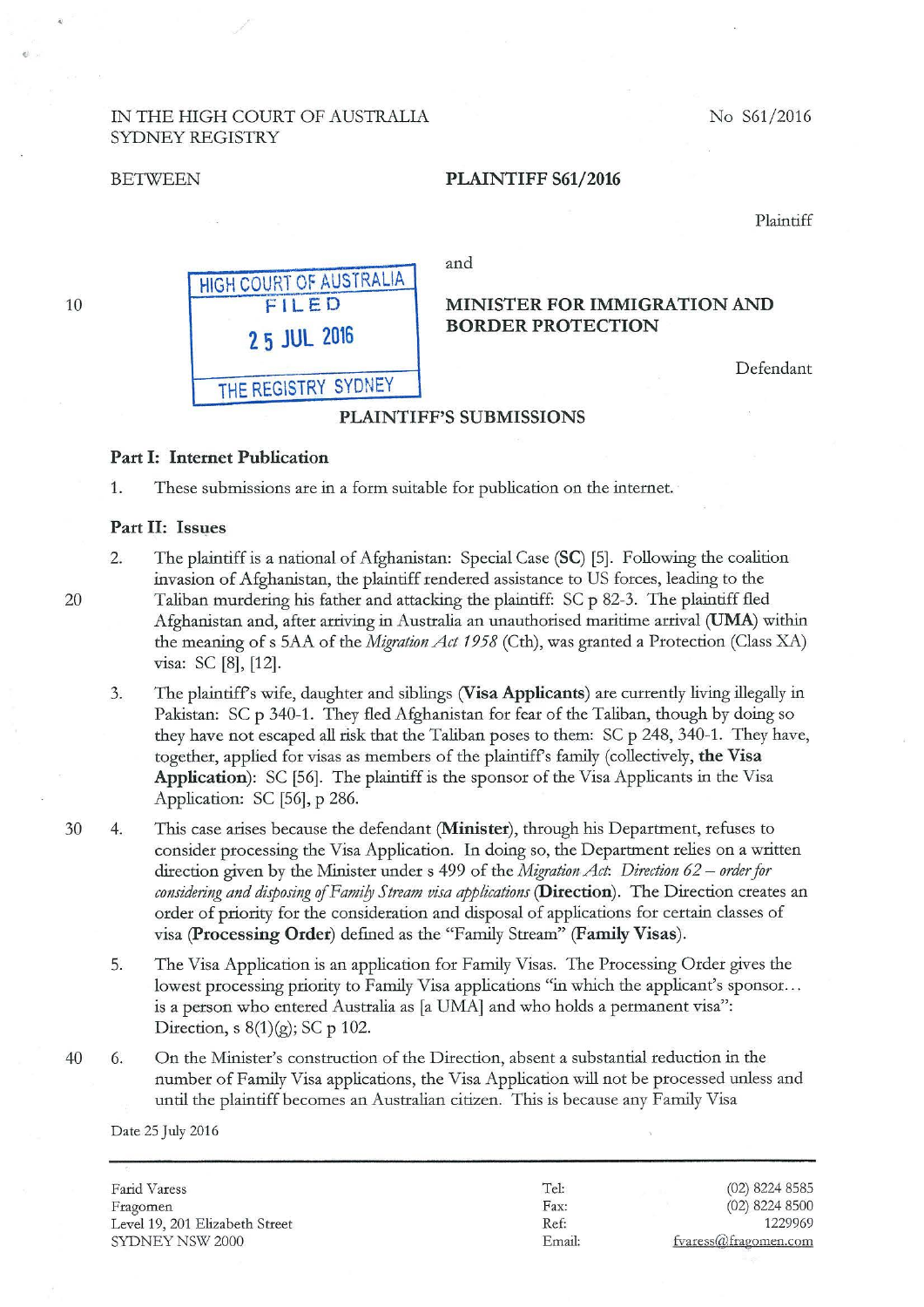application that is not sponsored by a UMA who holds a permanent visa **(PUMA)** will be processed before the Visa Application, even if it is made after the Visa Application. On the Minister's construction of the Direction, the Minister's delegates are not to process the Visa Application outside of the Processing Order, regardless of the circumstances of the Visa Applicants.

- 7. Questions 1 to 3 in the Special Case **(SC)** [95] reflect the ways in which the plaintiff challenges the Minister's reliance on the Direction. These submissions address questions 2 and 3 before question 1. The issues raised by the questions, in that order, are as follows.
- 8. First, whether, on its proper construction, the Direction allows delegates of the Minister to depatt from the Processing Order when dealing with Family Visa applications in which the sponsor is a PUMA. The plaintiff submits that the Direction allows delegates to do so, and that the Department erred in refusing to consider processing the Visa Application outside of the Processing Order.
	- 9. Secondly. whether, if the Direction does not allow delegates of the Minister to depart from the Processing Order when dealing with Family Visa applications in which the applicant's sponsor is a PUMA (a **PUMA Family Application),** the Direction is invalid because it is inconsistent with:
		- a) the Minister's obligation under the *Migration Act* to consider and determine each Family Visa application within a reasonable time from the making of the application;
- 20 b) s 51(1) of the *Migration Act.* 
	- 10. The plaintiff submits that the Direction is invalid on both bases.
	- 11. Thirdly, whether the Department is, and was at all times, prevented from enforcing the Direction against the plaintiff because the Direction is a legislative instrument under the *Legislation Act 2003* (Cth) *(Legislation Act).* If the plaintiffs submissions on the construction of the Direction are accepted, or if the Direction is invalid, then the plaintiff accepts that the Direction was not a legislative instrument. However, if the plaintiffs submissions on construction are rejected, but the Direction is valid, then the Direction is (and was) a legislative instrument and the Department could not enforce it against the plaintiff because it was not registered under the *Legislation Act.*

## 30 **Part Ill: No Constitutional Matter**

12. No notice is required under s 78B of the *Judiciary Act 1903* (Cth).

## **Part IV: No Judgment Below**

13. This proceeding is in the Court's original jurisdiction under s 75(v) of the *Constitution*.

## **Part V: Facts**

14. On 19 December 2013, the Minister gave the Direction under s 499 of the *Migration Act*: SC [14]. By s 8, the Direction sets out the Processing Order: SC p 102-3. At the time that the Direction was made, on the Minister's construction of the Direction, its effect was that, absent a substantial reduction in the level of Family Visa applications, Family Visa applications in which the applicant's sponsor was a PUMA would not be considered or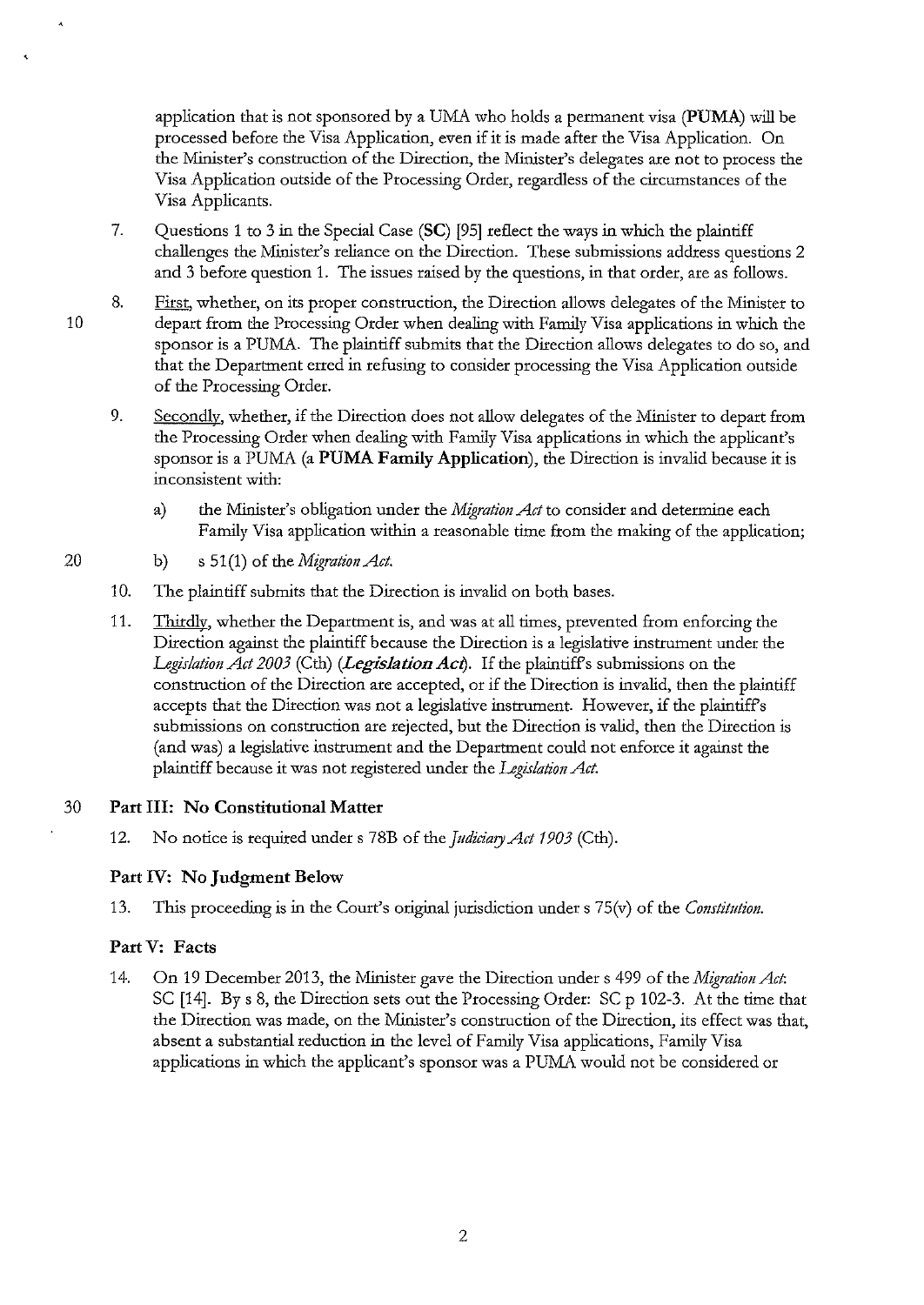granted unless and until the sponsor became an Australian citizen:' SC [35]. This continues to be the effect of the Direction: SC [35].

- 15. On 25 February 2015, the Visa Applicants made the Visa Application: SC [56]. On the same day, the Department wrote to the Visa Applicants' representatives **(Fragomen),**  stating that in "order to ensure fair and equitable outcomes for all our clients we process applications in the order in which they are received" and that the average processing time for the relevant visa class was "between 9 and 12 months": SC [60], p 311.
- 16. On 18 March 2015, the Department wrote to Fragomen stating that "as of now the average time to process this visa subclass is 12-18" months: SC [64], p 320.
- 10 17. On 6 May 2015, the Department wrote to Fragomen, advising that the Visa Application was subject to the Direction and would be given the lowest processing priority under the Direction: SC [66]. After Fragomen sent further information relating to the Visa Application to the Department (SC [67]-[69]), the Department wrote to Fragomen on 4 October 2015 stating that, due to the Direction, the Visa Application "will not be processed further at this stage", that there "is no priority given to affected family members facing compelling or compassionate circumstances" and that "[w]e are not able to take any further action on the application": SC [70], p 331.
- 18. On 8 October 2015, Fragomen sent the Department a document relating to the Visa Application: SC [71]. The Department replied, stating that "this application will only be 20 actively processed once the sponsor acquires Australian Citizenship": SC [72], p 333.
	- 19. On 19 January 2016, Fragomen wrote to a delegate within the Department, requesting the delegate to inform Fragomen whether the delegate considered that the Direction was mandatory or discretionary: SC [75], p 337. Fragomen requested that the processing of the Visa Application be afforded priority in light of the special circumstances of the Visa Applicants and the plaintiff, which were outlined in the letter: SC p 339-42.
- 20. On 3 February 2016, the Department replied, stating that the Direction gave the lowest priority to Family Visa applications sponsored by a PUMA, and that this "means these applications will only be processed after all other Family Stream applications have been processed": SC [76], p 349. The Department stated that as there "is no exception in the 30 Direction for affected family members facing compelling or compassionate circumstances" and there "are currently other Family Stream application where the sponsor did not arrive as a [UMA] remaining to be processed", the Visa Application "can not [sic] be processed further at the present time": SC p 349. These proceedings commenced shortly thereafter.

## **Part VI: Argument**

## **Question 2 - the construction of the Direction**

## *The terms of the Direction*

- 21. Ins 4(1), the Direction states that it applies "to delegates who consider valid applications for Family Stream visas under section 47 of the Act, and perform functions or exercise powers under subsection 51(1) of the Act to consider and dispose of applications for" 40 Family Visas: SC p 99. Ins 7, the Direction states that in "determining the order for
- 

 $\mathbf{1}$ Unless s 4(2) of the Direction applied. Subsection 4(2) states that the Direction does "not apply to **applications where it is readily apparent that the criteria for the grant of the visa would not be satisfied". It is**  unnecessary to consider s 4(2) in these submissions because these proceedings concern instances where it is **not readily apparent that the criteria will not be satisfied, and therefore when referring to the effect of the**  Direction, s 4(2) will be left to one side.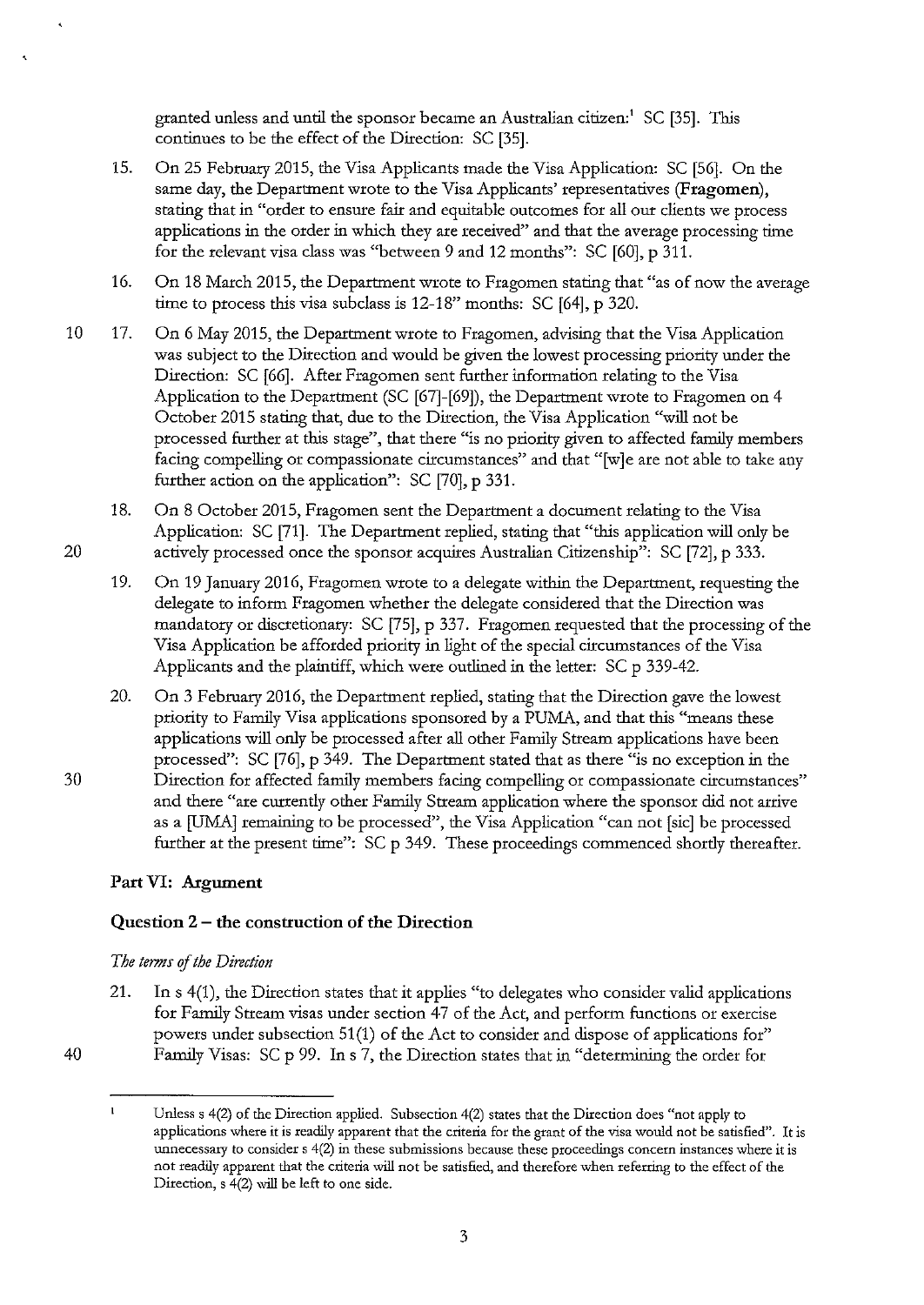considering and disposing of Family Stream visa applications under section 51 of the Act, and in complying with the obligation to consider valid Family Stream visa applications under section 47 of the Act, delegates are to have regard to" the Processing Order: SC p 102 (underlining added).

- 22. The Processing Order sets out seven processing categories. The first category (given the highest priority) includes only applications where the Minister has "exercised powers of intervention under sections 351,417 and 195A of the Act": Direction, s 8(1)(a). Generally speaking, those sections are unlikely to be applicable to PUMA Family Applications. Whatever possibility there may be of a PUMA Family Application being considered and 10 clisposed of as part of the category described in  $s(1)(a)$  may be put to one side for the purposes of this case. None of the plaintiff's arguments, outlined below, are affected if there is some possibility that rare PUMA Family Applications fall within this first category under the Processing Order, and it is not necessary to make further reference to that possibility in these submissions.
	- 23. The next five categories all specifically exclude PUMA Family Applications from their scope. The last category, given the lowest priority, consists only of PUMA Family Applications.
- 24. Ins 9(1), the Direction states that, notwithstanding the Processing Order, "when deciding the order for considering and disposing of Family Stream visa applications, delegates are to 20 take into account any special circumstances of a compelling or compassionate nature": SC p 103. However, s 9(2) states that s 9(1) does not apply to certain types of Family Visa applications, including PUMA Family Applications: SC p 103.

# *Comtruction* of *the Direction*

- 25. The Direction should not be construed as obliging delegates to follow the Processing Order in every case when determining whether to consider or dispose of a PUMA Family Application **(the Minister's Construction).** Rather, the Direction's effect is only to make the Processing Order a mandatory consideration (the Court need not enter into the question of the weight to be given to the Processing Order).
- 26. The natural meaning of s 7 of the Direction supports this view. As noted above, s 7 states 30 only that delegates "are to have regard to" the Processing Order. That phrase is not apt to exclude all other factors from the consideration.<sup>2</sup> The Direction could easily have said that delegates were to "follow" or "comply with" the Processing Order if it were to be mandatory to do so in every case aside from those in which s 9(1) applies.
- 27. By s 9(1), the Direction makes "special circumstances of a compelling and compassionate nature" a mandatory consideration for delegates who decide the order for consideration and disposal of certain Family Visa applications. For those applications, s 9(1) merely makes explicit what would otherwise have already been the position: the circumstances of the case must be considered along with the Processing Order. Although PUMA Family Applications are excluded from the operation of s 9(1), s 9 does not go so far as to oblige 40 delegates to ignore any special circumstances of a PUMA Family Application. The circumstances of the PUMA Family Application thus remain a relevant consideration.
	- 28. It may be that this reading of s 9 means that s 9 has little work to do, and that such a reading would not normally be adopted. However, if s 9 were read such that the Minister's Construction of the Direction prevailed, then for the reasons outlined below in relation to

<sup>2</sup> See, eg, *&g v Htmt; Ex parte Sean Investments Pty Ltd* (1979) 180 CLR 322 at 329.2-9.8; *Zhang v Canterbury City Council* (2001) 51 NSWLR 589 at [71]-[75].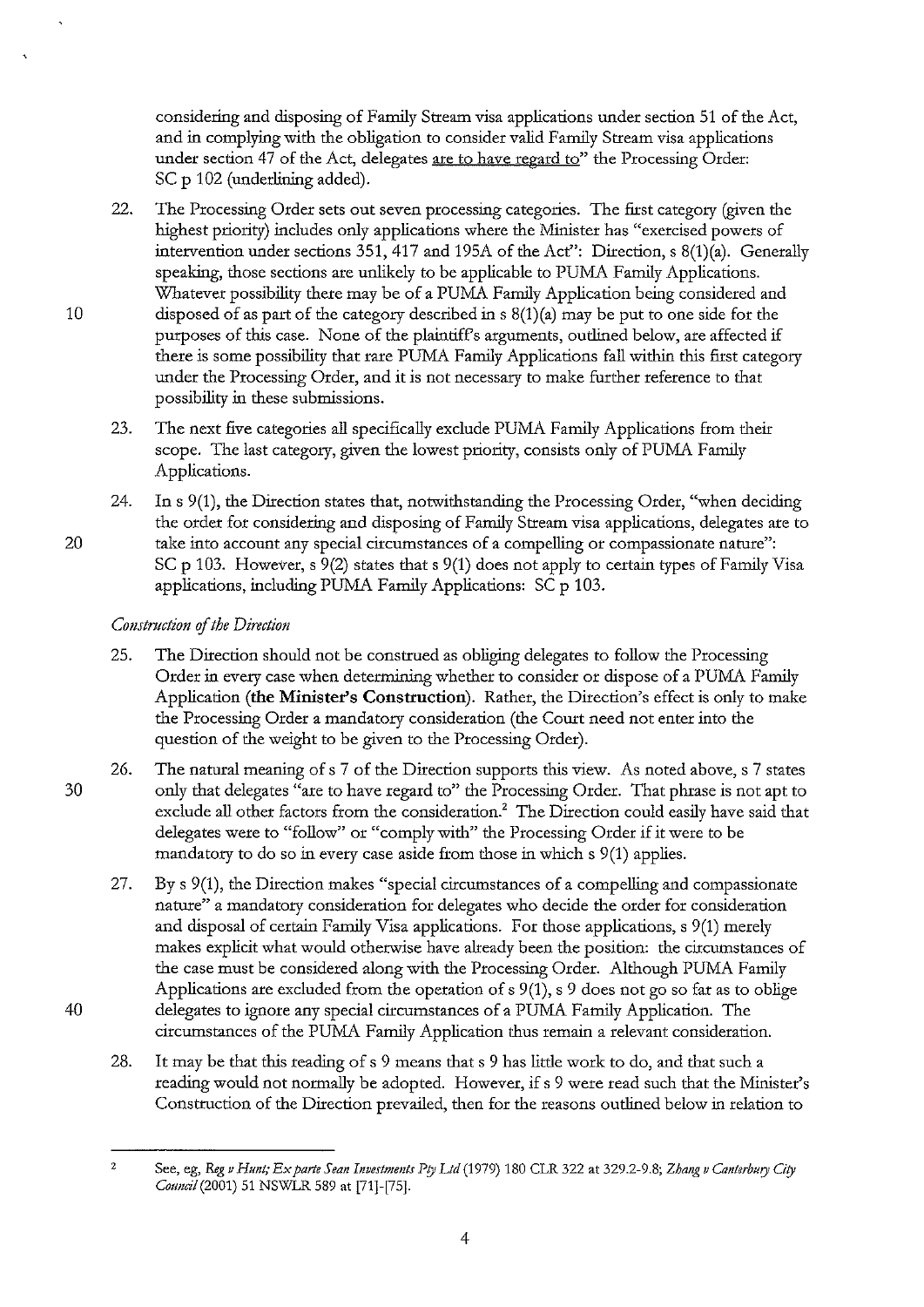question 3, the Direction would be invalid. As the Direction is "to be read so as to ensure that it is not ultra vires",<sup>3</sup> given the choice between reading  $s$  9 in the manner outlined above and reading it such that the Direction fails, the above reading is to be preferred. The result is that question 2 should be answered "no".

## **Question 3 - the Direction is invalid**

## *The Direction's effect*

- 29. Question 3 arises if the Direction is construed in accordance with the Minister's Construction. The plaintiffs submissions on these questions proceed on the premise (which is denied) that the Direction is construed in that way.
- 10 30. Before turning to each of the limbs of question 3, it should be recalled that the Direction's effect is that (and at the time it was made, was that), absent some substantial reduction in the level of Family Visa applications, PUMA Family Applications will not be considered or determined unless and until the sponsor became an Australian citizen: SC [35]. It does not appear, from the factual inferences that the Minister may ask the Court to draw (SC [89]- [94]), that the Minister seeks to defend the Direction on the basis that the level of Family Visa applications might change such that PUMA Family Applications might be processed prior to the relevant sponsors becoming Australian citizens. That is unsurptising, as there is nothing in the Special Case to suggest that a substantial reduction in the level of Family Visa applications is likely to occur.
- 20 31. The Special Case shows that, each financial year from FY 2009-2010 to 2014-2015, the number of Family Visa applications on foot with the Department has increased, more than doubling from 73,074 as at the end of FY 2009-2010 to 162,978 at the end of FY 2014-2015: SC [28]. In the Department's discussion paper released in November 2015, tided "Planning the 2016-17 Migration Programme", the Department stated that demand for places in the Family Stream "continues to be higher than the places available": SC [19], p 150.
- 32. The number of PUMA Family Applications in the backlog is likely to be a relatively small part of the backlog. In December 2013, the Departmental submission to the Minister on the making of the Direction estimated that there were 10,000 applicants for Family Visas 30 with a UMA sponsor: SC p 94. However, even that estimate was inflated insofar as PUMA Family Applications are concerned. It was based on the number of Family Visa applications from UMA "source countries" (and so would include some applications not sponsored by a UMA): SC p 95. It also did not distinguish between PUMAs and Australian citizen UMAs: SC p 94. Family Visa applications sponsored by the latter are not PUMA Family Applications.
	- 33. Further, the number of permanent visas granted to UMAs has decreased to negligible rates (SC [29]), with changes to the *Migration Regulations 1994* (Cth) having their desired effect.'

 $\bar{3}$ *Hong v Minister for Immigration and Multicultural Affairs* (1999) 32 AAR 268 at [20]; *Legislation Act 2003* (Cth) s 13(1)(c) */Acts Interpretation Ad 1901* (Cth) s 46(1)(c).

On 16 December 2014, sch 2 cl 29 of the *Migration and Maritime Powers Legislation Amendment (Resolving the AJ)I!IIJn Legary Caseload) Ar:t 2014* (Cth) (Legacy Act) amended sch 1 cl 1401 (3) of the *Migration fugu!ations*  such that, prospectively, an application by a UMA for a Protection (Class XA) visa (ie, a permanent **protection visa: see** *Migration Regulations,* **sch 2 cl866.511) would not be a valid visa application. Also on 16**  December 2014, sch 2 cl 38 of the Legacy Act inserted reg 2.08F into the *Migration Regulations*. Regulation 2.08F had the effect that a valid application for a Protection (Class XA) visa that had been made by a UMA **was, if the Nfinister had not made a decision on the application (or in various other circumstances), taken to always have been an application for a Temporary Protection (Class XD) visa. The practical effect of these**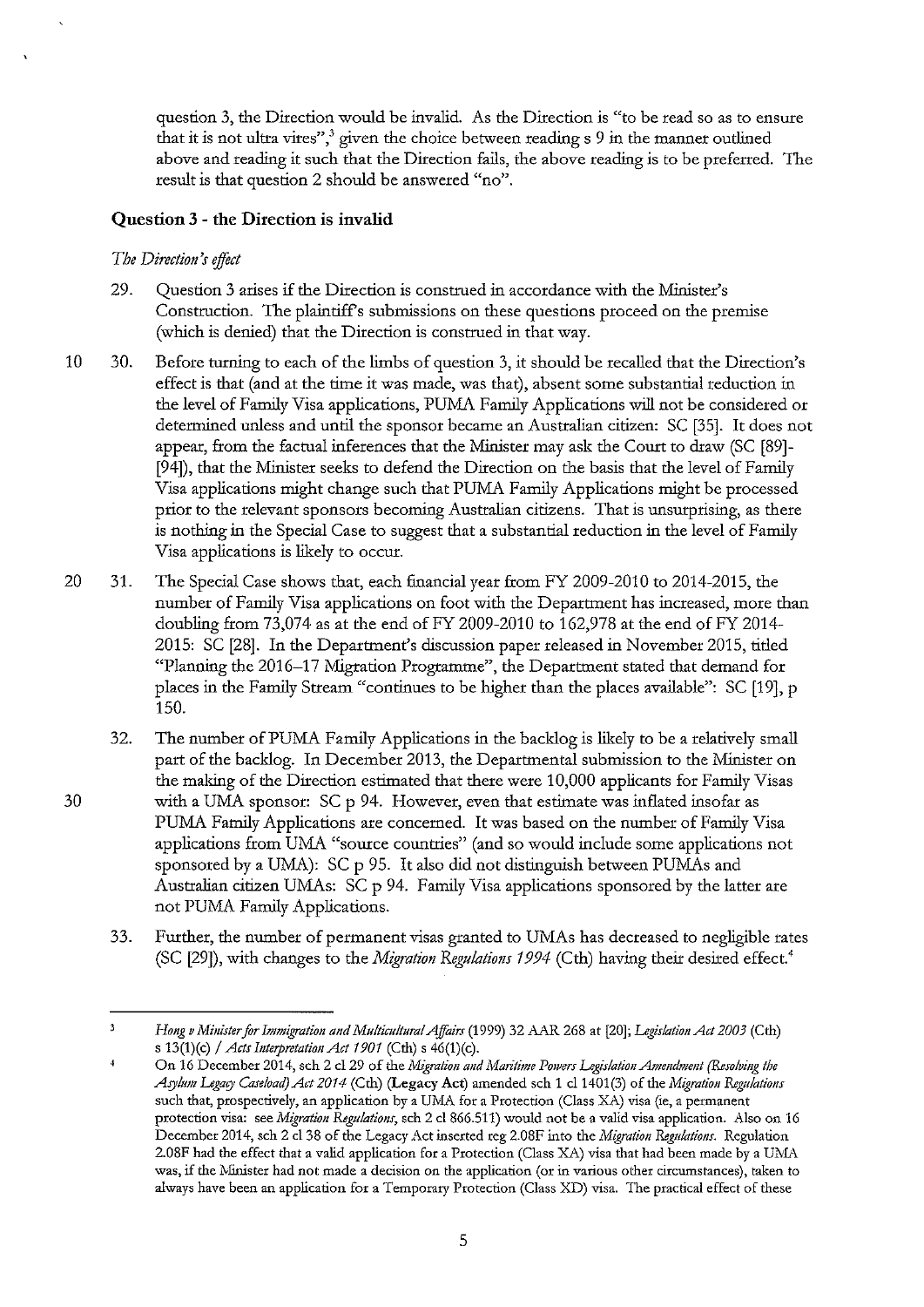That being so, the number of PUMAs, having peaked in about FY 2012-2013, declined in FY 2013-2014 and 2014-2015: SC [30]. In light of the general unavailability of permanent protection visas for UMAs, that decline has likely continued. A declining number of PUMAs will lead to a further diminution of the number of PUMA Family Applications in the backlog, thus increasing the portion of the backlog that must be processed before any PUMA Family Application is processed.

- 34. These matters highlight just how substantial a reduction in the level of Family Visa applications is required before any PUMA Family Application will be processed prior to the relevant sponsor becoming an Australian citizen. The reduction would not only need 10 to be such that the bacldog of Family Visa applications ceased increasing, but such that the backlog was significantly diminished.
	- 35. The Direction's validity cannot depend upon the possibility that this significant diminution in the Family Visa application backlog *might* occur at some unforeseeable point, especially as the Minister cannot identify any point at which that change is likely to occur. The validity of the Direction must be assessed on the basis that it prevents the consideration or determination of PUMA Family Applications unless and until the relevant sponsor becomes an Australian citizen.

# **Question 3(a)**

# *UMAs and obtaining citizenship*

- 20 36. In light of the Direction's effect, and since a UMA will generally only be able to become a citizen by applying under s 21 of the *Australian Citizenship Act 2007* (Cth) *(Citizenship*   $\vec{A}ct$ , the following should be noted regarding the process involved in such an application.
	- 37. First, an application under s 21 of the *Citizenship Act* can result in citizenship only if it is approved by the Minister: ss  $24(1)$ ,  $26(1)$ ,  $(2)$  and  $28(1)$ .
	- 38. Secondly, the Minister must not approve a s 21 application "unless the person is eligible to become an Australian citizen under" s 21(2), (3), (4), (5), (6), (7) or (8): s 24(1A). Of those subsections, for UMAs, generally only s 21 (2) has any potential application.
	- 39. Thirdly, in order for a person to be eligible to become an Australian citizen under  $s$  21(2), the Minister must be satisfied of matters including that:
		- a) at the time of making the s 21 application, the person satisfied one of the residence requirements in ss 22, 22A, 22B or 23: s 21(2)(c). Of those, a UMA will generally have to rely only upon the general residence requirement in s 22; and
			- b) the person has successfully completed a test approved in a determination under s 23A **(Citizenship Test):** s 21(2)(d)-(f) and (2A). The test may only be sat after an application is lodged under s 21.<sup>5</sup>
	- 40. As to the general residence requirement in s 22, this includes requirements that:
		- a) the UMA was in Australia as a lawful non-citizen for a total of at least three years in the four years inunediately before the s 21 application is made: s 22(1)(a), (b) and  $(1A);$

changes is that now only in unusual circumstances may a UMA obtain a permanent protection visa. The only permanent protection visa granted to a UMA in FY 2014-2015 (SC [29]) appears to be the plaintiff in *Plaintiff S297/2013 v Minister for Immigration and Border Protection* (2015) 255 CLR 231.

<sup>5</sup> See attachment 1 to the determination in force under s 23A at [l(c)], [20(a)] and [36(a)]: SC [51], pp 241,244, 246.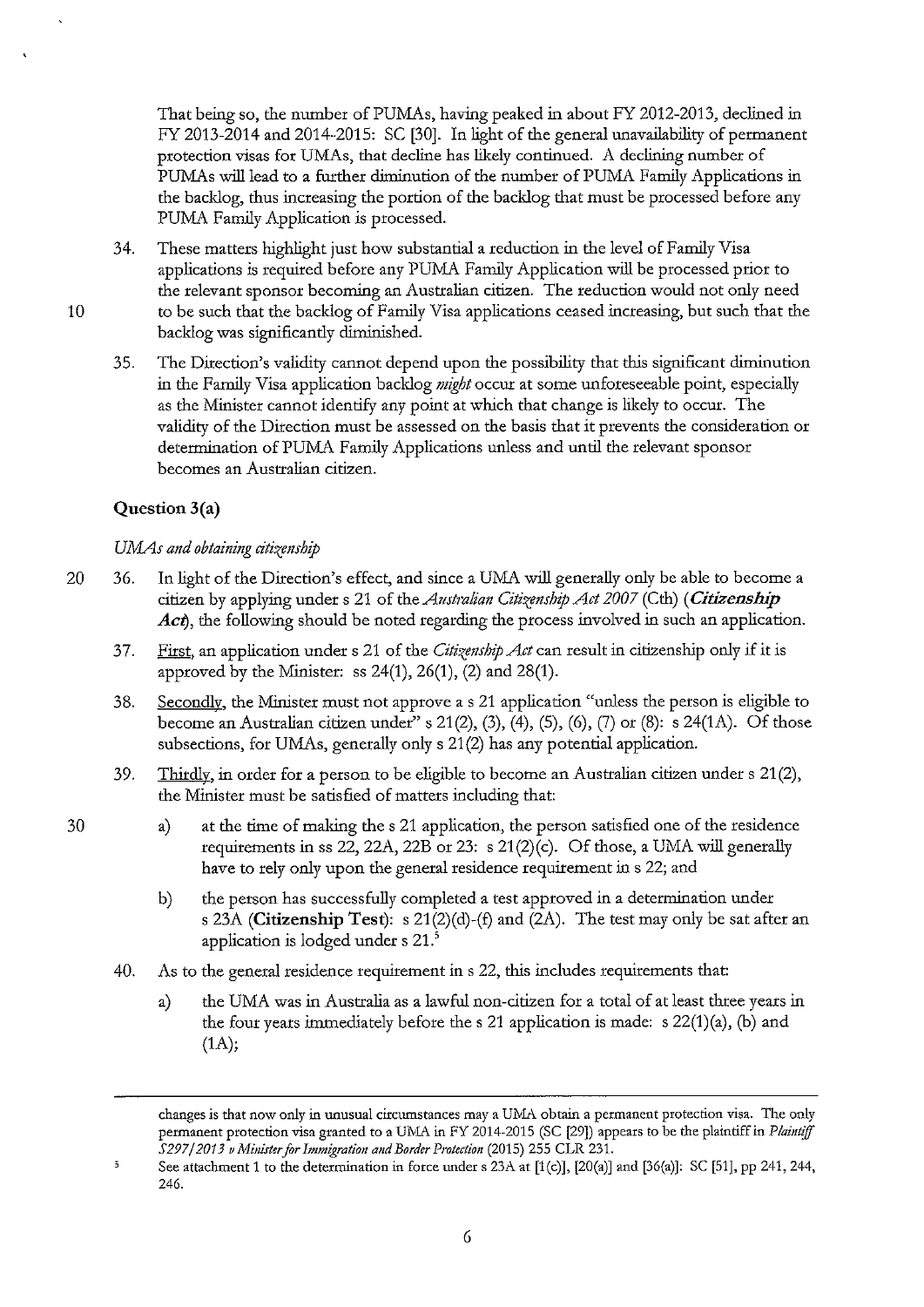- b) the UMA held a permanent visa, and was not absent from Australia for any more than 90 days, throughout the 12 months immediately before the s 21 application is made: s  $22(1)(c)$  and  $(1B)$ .
- 41. A UMA holding a Protection (Class XA) visa may leave and re-enter Australia at will for five years from the date the visa is granted: *Migration Regulations*, sch 2, cl 866.511. If he or she wishes to continue to leave and re-enter Australia after that five year period expires, the UMA may apply for a Return (Residence) (Class BB) Subclass 155 Five Year Resident Return visa (RRV). If the UMA is, or was in the past, a permanent resident, and spent at least two of the preceding five years in Australia, the UMA may obtain an RRV permitting 10 the UMA to leave and re-enter Australia at will for five years from the date of its grant: *Migration Regulations,* sch 2, cl155.212(2) and 155.511(b). At the end of that five year period, the UMA may obtain a further RRV (and so on). The *Migration Act* and *Migration Regulations* thus permit a PUMA to continue to hold a permanent visa, even if the PUMA never spends sufficient time in Australia to satisfy the general residence requirement under s 22 of the *Citizenship Act*. In circumstances where a PUMA who is sponsoring a Family Visa application is likely to have close family members overseas, the PUMA may well wish to exercise *this* ability to spend a significant amount of time outside of Australia.
- 42. As to the requirement of passing a Citizenship Test, the failure rates for all applicants, and for persons applying under the Humanitarian stream (persons who hold either a Protection 20 (Class XA) or Refugee and Humanitarian (Class XB) visas), for FYs 2012-2013,2013-2014 and 2014-2015 are set out at SC [47]-[49]. The failure rates for UMAs or only persons holding permanent protection visas are not available: SC [50].
- 43. UMAs who sit a Citizenship Test must be PUMAs (see ss 5 and 21 (2)(b) of the *Citizenship Act*). The great majority of PUMAs hold Protection (Class XA) visas rather than other classes of permanent visa: SC [29]. As such, the failure rates for PUMAs are likely to be closer to the figures for the Humanitarian stream (11.2% in FY 2012-2013, 7.6% in FY 2013-2014 and 8.8% in FY 2014-2015) than the overall average. Those figures show that PUMAs face a real chance of failing the Citizenship Test (and even the overall average figures show that the risk of failure is not hypothetical). But without passing the 30 Citizenship Test, a PUMA is not eligible to become an Australian citizen under s 21(2).
	- 44. Fourthly, even if a PUMA is eligible to become an Australian citizen under s 21(2), the Minister may nevertheless refuse the PUMA's application: s 24(2). Eligibility to become a citizen is thus not to be confused with an "entitlement" to citizenship, and s 24(2) makes "it clear that entitlement to make an application [does] not imply entitlement to approval": *Singh v Minister for Immigration and Citizenship* (2012) 199 FCR 404 *(Singh)* [54], [56]. The power under s 24(1) to approve or refuse as 21 application is conferred "without any presumption for or against either alternative": *Singh* [56].
- 45. Moreover, in order to be eligible to become a citizen under s 21(2), a person must have satisfied the Minister that the person is "of good character at the time of the Minister's 40 decision on the application": s 21(2)(h). Thus, the discretion to refuse to approve a person who is eligible to become a citizen even extends to refusing a person who satisfies this character requirement: *Grass v Minister for Immigration and Border Protection* (2015) 231 FCR 128 *(Grass)* [55]. The "discretion is not expressly conditioned by any considerations" and is "illustrative of the highly discretionary" nature of the citizenship process: *Grass* [55].
	- 46. In light of these matters, it is unclear on what basis the Minister may ask the Court to infer that the "overwhelming likelihood is that, if a [PUMA] is eligible for and applies for a grant of Australian citizenship, they will be granted Australian citizenship": SC [90]. Regardless, as the Direction's validity is to be tested on the basis that it prevents the consideration or determination of PUMA Family Applications unless and until the sponsor obtains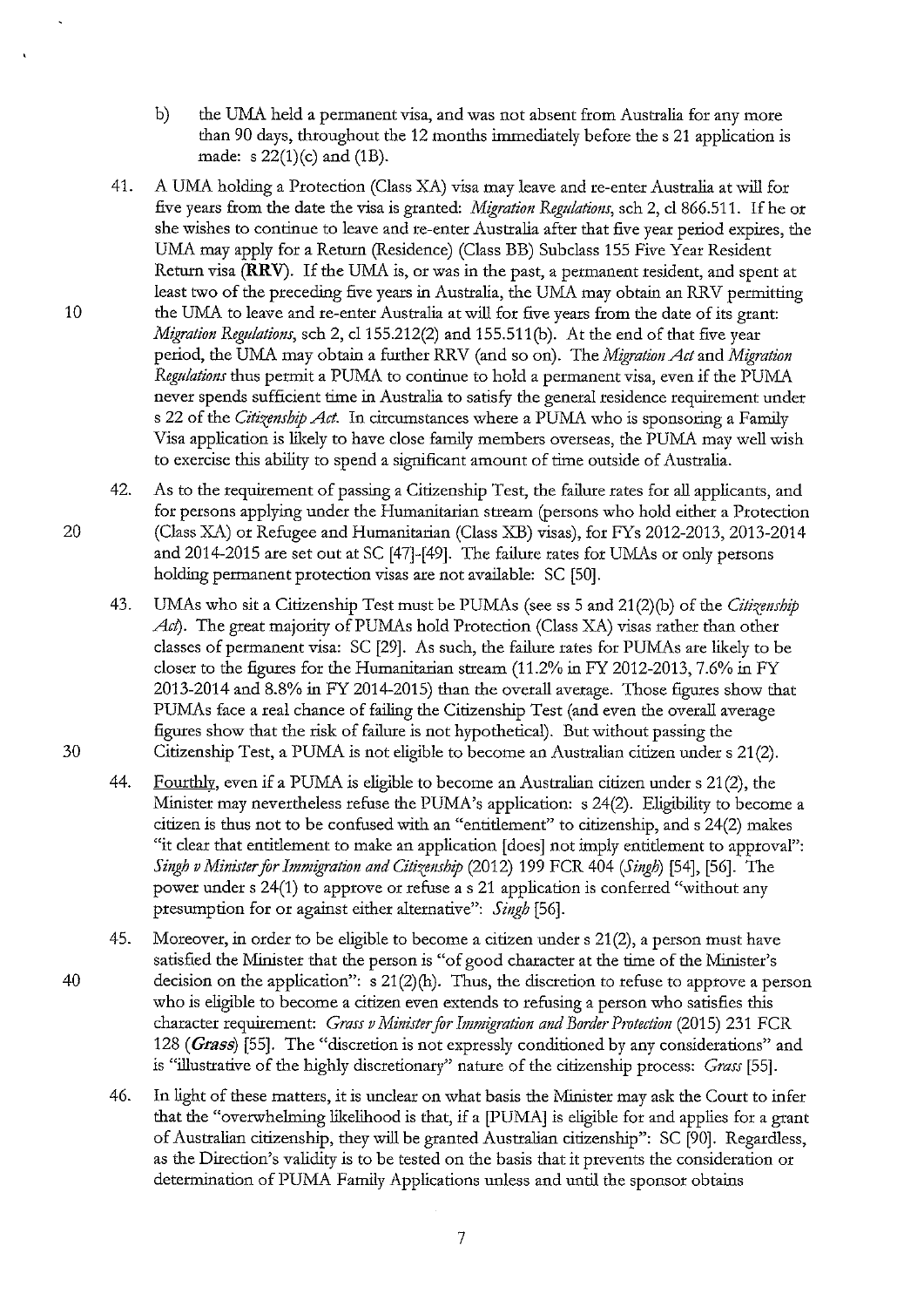Australian citizenship, it is sufficient for the plaintiffs case to note that the sponsor's doing so depends upon the favourable exercise of the Minister's discretion under the *Citizenship Act.* 

## *The Migration Act and the* obligation *to consider and determim a valid visa application within a reasonable time*

- 4 7. Generally, a non-citizen who wishes to obtain a visa must apply for the visa: *Migration Act,*  s 45. By s 47(1), the Minister is obliged "to consider" a valid application. By implication, the consideration and determination of a visa application must be performed within a reasonable time **(the Reasonable Time Obligation):** *Plaintiff 5297/2013 v Minister for*  10 *Immigration and Border Protection* (2014) 255 CLR 179 **(PlaintiffS29'7)** [37]. What amounts to a reasonable time depends on "the circumstances of the particular case within the context of the decision-making framework established by the Act'': *Plaintiff 5297* [37].
	- 48. Subsection 47(2) states that the obligation to consider a valid visa application (and so the obligation to do so within a reasonable time) continues until one of three things occurs: the application is withdrawn, the Minister grants or refuses to grant the visa, or further consideration is prevented by s 39 or s 84.
- 49. Under s 51(1), the Minister "may consider and dispose of applications for visas in such order as he or she considers appropriate". Under s 51(2), the "fact that an application has not yet been considered or disposed of although an application that was made later has 20 been considered or disposed of does not mean that the consideration or disposal of the earlier application is unreasonably delayed".
	- 50. Section 51 does not prevent delay that results only from decisions as to the order in which to process visa applications from constituting unreasonable delay. As it is not clear that the Minister will contend otherwise, at present it suffices to note two matters in relation to the interaction between s 51, s 47 and the question of unreasonable delay.
- 51. First, s 47(2) identifies the circumstances in which the obligation on the Minister under s 47(1) ceases or is suspended. The drafting of s 47(2) is not inclusive. Its inclusion in the *Migration Act* suggests that the Minister's obligation may not cease or be suspended in any circumstance aside from those expressly stated. Though the Minister may choose to 30 process later visa applications before an application received earlier in time, the obligation to consider the earlier in time application continues while the Minister does so. If the delay caused by the processing of later applications was incapable of constituting unreasonable delay for earlier applications, then in practice the Minister could use the discretion under s 51 to turn the duty imposed by s 47(1) into one without a time limit, thereby making it **"illusory".** *<sup>6</sup>*
- 52. Secondly, the Explanatory Memorandum **(1992 EM)** to the *Migration Reform Act 1992* (Cth), which inserted ss 47 and 51 into the *Migration Act,'* supports the above view. As to s 51, the 1992 EM stated that it "is essential for good administration that the Minister has the flexibility to consider and dispose of applications as the Minister considers appropriate", 40 and gave examples of an applicant having "a pressing need to travel quickly to Australia" or "using the application process to delay or avoid leaving Australia": [49]. At [50], the 1992

 $\ddot{\mathbf{6}}$ *Re O'Reilly; Ex parte Australena Investments Pty Ltd; sub nom Commissioner of Taxation (Cth)* (1983) 50 ALR 577 at 578.

 $\overline{7}$ **When first introduced into the** *Migration Act,* **ss 47 and 51 were respectively numbered ss 26N and 26S. The sections were later re-numbered to ss 47 and 51 (see s 83(5) of the** *1\lligration Legislation Amendment Act 1994*  **(Cth)). In these submissions, the sections are referred to by their new numbering, regardless of the point in time in question.**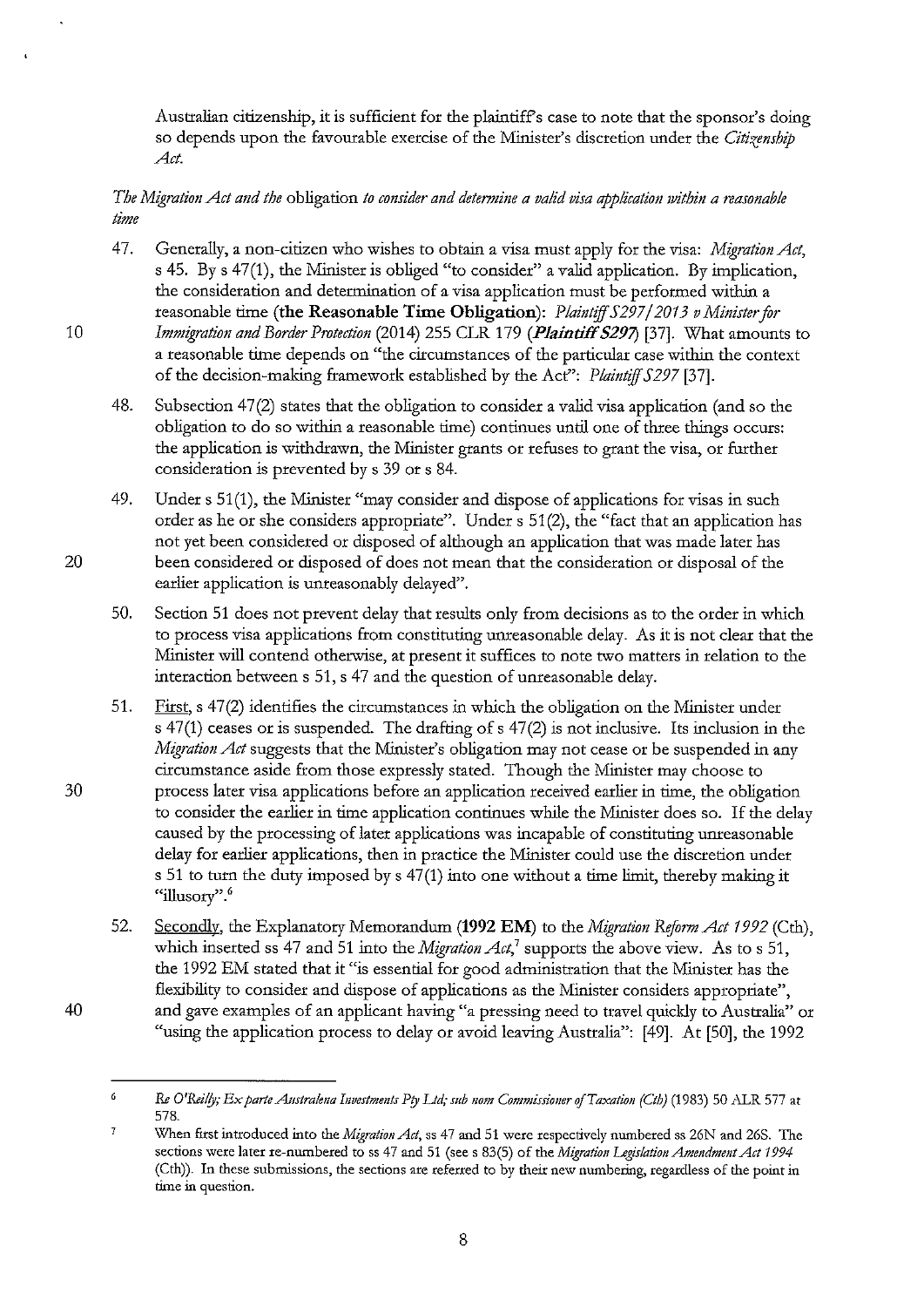EM stated that s 51 "allows the Minister this flexibility and makes it clear that there is no unreasonable delay, and hence no breach of law, where an application has not yet been considered or disposed of even though an application made later has been".

53. It is unnecessary in order fors 51 to achieve its purpose, of ensuring flexibility as to the order of processing visa applications, that s 51 be construed so as to permit the Minister to, in practice, avoid the obligation under s 47(1). There will be many cases, as the examples given by the 1992 EM show, where the processing of a later in time visa application in priority to an earlier in time application is unlikely to result in a delay that would otherwise be regarded as unreasonable. Subsection 51 (2) ensures that the reason for that delay, as 10 opposed to the mere delay itself, does not found an allegation of unreasonable delay.

# *Direction is invalid as it does not contain an exception to permit compliance with the Reasonable Time Obligation*

- 54. The first way in which the Direction is inconsistent with the Reasonable Time Obligation is by creating a scheme that, for PUMA Family Applications, does not permit consideration to be given to the "circumstances of the particular case" (cf *Plaintiff 5297* [37]).
- 55. In order to comply with the Reasonable Time Obligation, the delegates to whom the obligation to consider valid visa applications is delegated must be able to consider the circumstances of each application that may bear upon what constitutes a reasonable time for the consideration and determination of that application. It is thus implicit in the Reasonable Time Obligation that the Minister (and so his delegates) must have that ability. 20 As the Reasonable Time Obligation is implicit in the *Migration Act,* it would be inconsistent with the *Migration Act* if that ability were extinguished. Yet this is the effect of the Direction insofar as PUMA Family Applications are concerned.
- 56. The case is thus a simple one of invalidity. The Direction would be inconsistent with the *Migration Act*, and so is not authorised by s 499(1): s 499(2). This would be so even if it were clear that, in the foreseeable future, the level of Family visa applications would decrease such that PUMA Family Applications would be considered prior to the relevant sponsor becoming a citizen. The fact that the Direction would not, in such a case, mean that no PUMA Family Applications would be considered until the sponsor obtained citizenship would not matter. The Direction would still be invalid for denying delegates an 30 ability that the *Migration Act* implicitly requires them to have.

# *Direction is invalid as it makes processing of PUMA Family Applications contingent on the sponsor becoming a citizm*

- 57. The second reason that the Direction is inconsistent with the Reasonable Time Obligation is that it makes the processing of PUMA Family Applications contingent on the sponsor becoming an Australian citizen. As the above discussion of the Reasonable Time Obligation and the *Migration Act* shows, the obligation under s 47(1) to consider a valid visa application ceases or is suspended only in the limited instances listed ins 47(2). Other than in those cases, the right<sup>8</sup> to insist upon the performance of the duty created by  $s$  47(1) is contingent only on one thing: the effluxion of time.
- 40 58. If the Direction were valid, however, it would make the right to have a valid PUMA Family Application considered and determined contingent on the occurrence of a number of events that may not ever occur, regardless of how much time passes. Moreover, the visa applicant has no power to bring about any of the events, and even the sponsor cannot

The obligation can be enforced by an application for mandamus: *Plaintiff 5297* [37].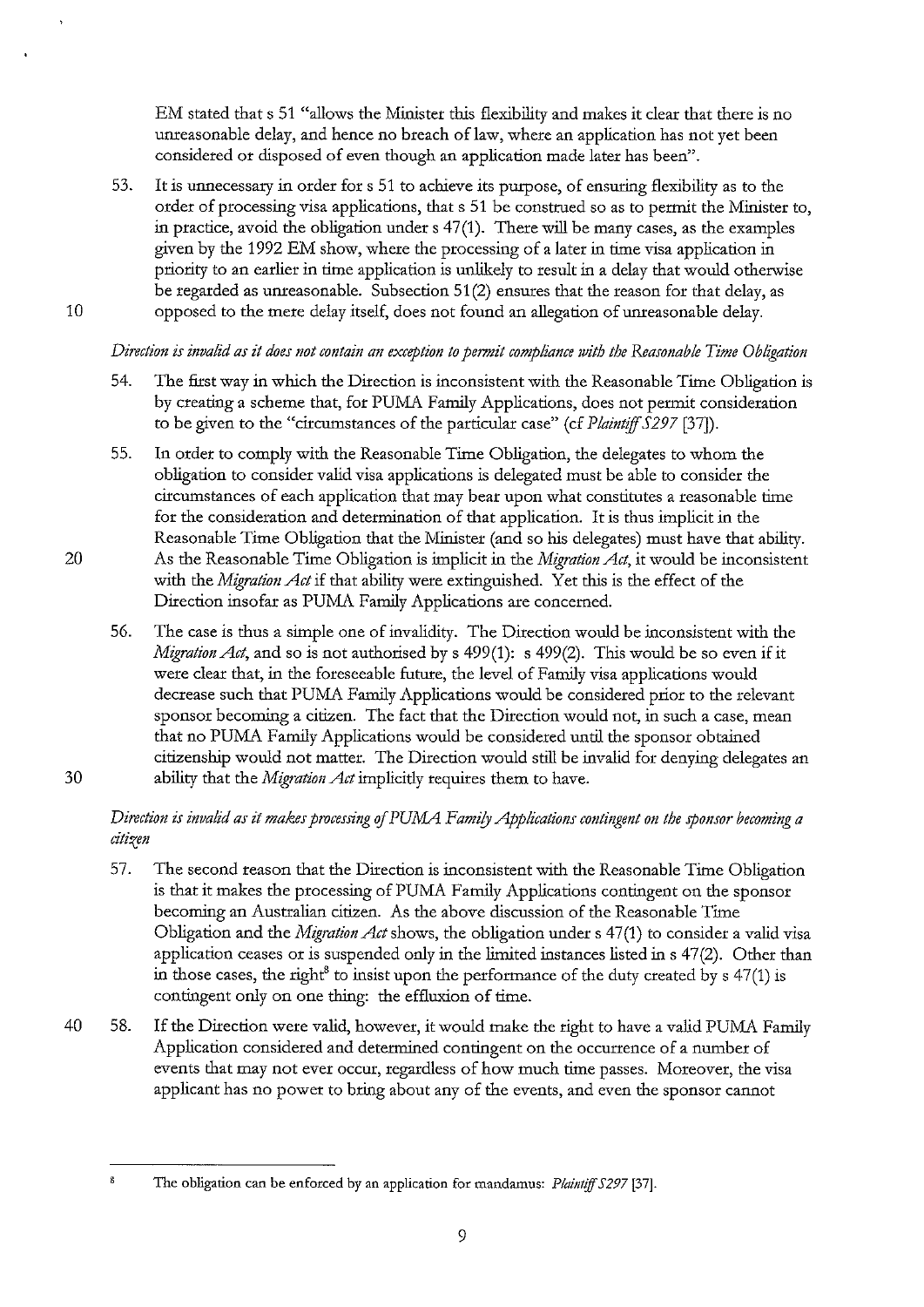ensure that all of the events occur. The events in question, which appear from the discussion of UMAs and the *Citizenship Act* above at paragraphs 36 to 46, are:

- a) the PUMA who is the sponsor in a PUMA Family Application remaining in Australia for a sufficient amount of time to satisfy the general residence requirement, which the PUMA need not, and may choose not to, do: see paragraphs 40 to 41 above;
- b) the PUMA applying for citizenship under s 21 of the *Citizmship Act.* In this respect, it should be noted that there is generally no obligation on a permanent visa holder to apply for citizenship in order to remain in Australia as lawful non-citizens: SC [36]. A PUMA may continue to reside in, and travel to and from, Australia on an indefinite basis under the *Migration Act* without obtaining citizenship: see paragraph 41 above;
- c) the PUMA passing the Citizenship Test, which the PUMA may well fail to do: see paragraphs 42 to 43 above; and
- d) the Minister exercising his discretion to approve the PUMA's citizenship application: see paragraphs 44 to 46 above.
- 59. In these ways, the Direction qualifies,<sup>9</sup> or subjects to a favourable exercise of a Ministerial discretion,<sup>10</sup> or in some circumstances removes,<sup>11</sup> the right of a visa applicant (or sponsor) to have a valid visa application considered and determined within a reasonable time. There is no authority in the *Migration Act* for such interference with the right in question. It 20 should be noted that the criteria for the grant of a visa such as those applied for in the Visa Application do not require that the sponsor is an Australian citizen; it suffices that the sponsor is a permanent resident: *Migration Regulations* sch 2, cl309 .211 (2) and 309.221.
	- 60. **Put** in a slightly different way, the Direction is such as to prevent delegates from discharging the Reasonable Time Obligation **in** a number of circumstances (namely, when any of the four events outlined above does not occur). Whichever way it is put, the conclusion is the same. The Direction is inconsistent with the *Migration Att* and is not a valid direction: s 499(2).

## *Direction is invalid because its effict is to cause unreasonable delay*

- 61. The third way in which the Direction is inconsistent with the Reasonable Time Obligation 30 is that, in some cases, it is likely to cause unreasonable delay in the consideration and determination of a PUMA Family Application.
	- 62. Leaving aside that a UMA might never become eligible, or apply, to become an Australian citizen, and assuming that a UMA does so as soon as he or she possibly can (even though the UMA need not do so), that he or she passes the Citizenship Test, and that the Minister approves the application, the amount of delay that the Direction will cause depends upon:
		- a) when the UMA becomes a lawful non-citizen;
		- b) when he or she becomes a PUMA;
		- c) when the Family Visa application is made; and
		- d) how long it takes the UMA to obtain citizenship after applying to become a citizen.

*<sup>9</sup>*  See R v The Mining Warden at Gladstone; ex parte Midcoast Lands Pty Ltd [1979] Qd R 427 at 433-4.

If) See *Herald & Weekly Times Ltd v The Victorian Civil and Administrative Tribunal* (2005) 11 VR 422 at [17], [24].

<sup>11</sup>  See Minister for Immigration and Multicultural Affairs v Singh (2000) 98 FCR 77 at [45]-[48].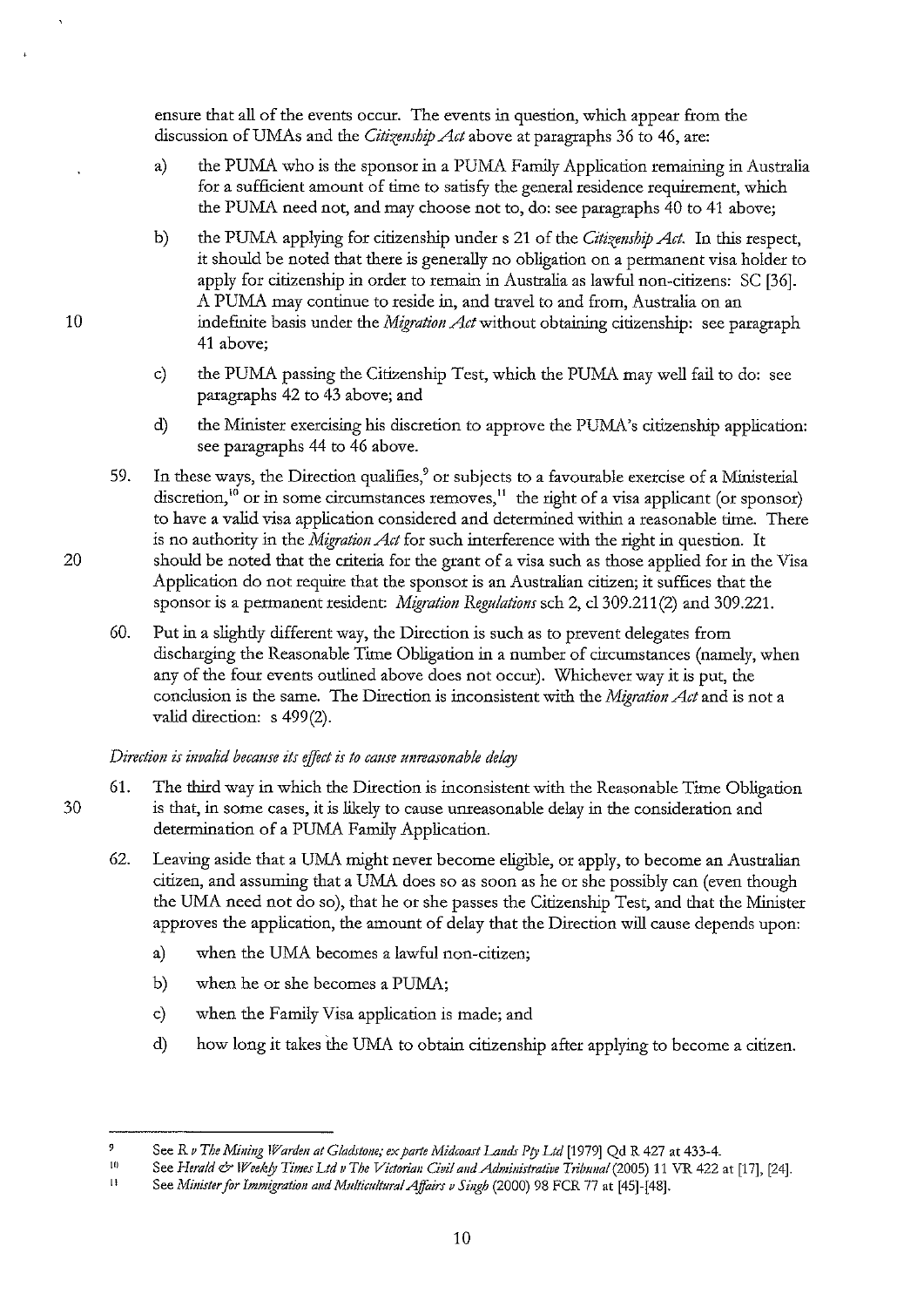- 63. As to the first and second of those points, by way of example, the plaintiff became a lawful non-citizen on 11 September 2012, and a PUMA on 11 December 2012: SC [11]-[12].
- 64. As to the third point, once a UMA becomes a PUMA, he or she may be a sponsor in a Family Visa application.<sup>12</sup> There is no reason why a Family Visa application could not be made immediately if it were prepared pre-emptively. However, even if it is assumed that the Family Visa application will not be made for another three months after the UMA becomes a PUMA, then for a UMA who progresses from immigration detention, to being a lawful non-citizen, to being a PUMA in a manner similar to the plaintiff, this would see the Family Visa application made six months into the four year period (*Citizenship Act*, 10 s 22(1)) that must pass before the UMA may be eligible to apply to become a citizen.
	- 65. Once the remaining three and a half years have passed, the PUMA may be eligible to become an Australian citizen under s 21 (2) of the *Citizmship Act,* and may apply accordingly. Paragraphs [42]-[45] of the Special Case set out the average times taken between the making of an application for citizenship and the conferral of citizenship for applications made in FYs 2013-2014 and 2014-2015. The averages are provided for all applicants and for applicants from the Humanitarian stream, which, as outlined above at paragraphs 42 to 43, are likely to more closely reflect the position of PUMAs.
- 66. As at 12 June 2016, 19.5% of applications for citizenship made by persons from the Humanitarian stream in FY 2014-2015 were yet to be finalised: SC [45(b)]. This suggests 20 that there is a real risk that a UMA who succeeds in obtaining citizenship will have to wait a year or more from the date of his or her s 21 application until the grant of citizenship.
	- 67. The result is that, even in a case that is far from the most extreme,<sup>13</sup> the Direction may result in a four and a half year delay before consideration of the PUMA Family Application *begins.* The time taken to make a determination must then be factored in. That time may be upwards of three years (SC [55]), though even a quite quick processing time of six months (see SC [54]-[55]) would take the total time to determine the application to five years.
- 68. At this point, it may be noted that in September 2012, changes were made to the *Migration Regulations* for the express purpose of preventing UMAs who arrived on or after 13 August 30 2012 from sponsoring family members under the Special Humanitarian Program: SC [21]- [22], p 166-7. The Explanatory Statement to the amending Regulation stated that "[i]nstead, family reunion for [UMAs] should be achieved through the family stream of the Migration Program":  $SC p 167$ . That is what the plaintiff is (and other PUMAs are) trying to achieve.
- 69. In *Shahi v Minister for Immigration and Citizenship* (2011) 246 CLR 163 (*Shahi*), the Court addressed the construction of sch 2, c\202.221 of the *Migration Regulations.* The Minister submitted that the clause should be construed so as to avoid the Minister having to grant a visa to a person who, at the time of the visa application, was the spouse of an Australian citizen or permanent resident, but whose relationship broke down prior to the application 40 being determined: [37]. French CJ, Gummow, Hayne and BellJJ said that this submission depended "on the unstated premise that conformably with the due administration of the Act and the Regulations the interval between application and decision may be so long that

<sup>12</sup>  See, eg, *Migration Regulations*, reg 2.01(definition of "Australian permanent resident") and sch 1, cl 309.211(2)(b) and 309.213(1)(a).

<sup>13</sup>  **Especially as 1.2% of** *FY* **2013-2014 citizenship applications from the Humanitarian stream remained**  outstanding as at 12 June 2016: SC [44(b)].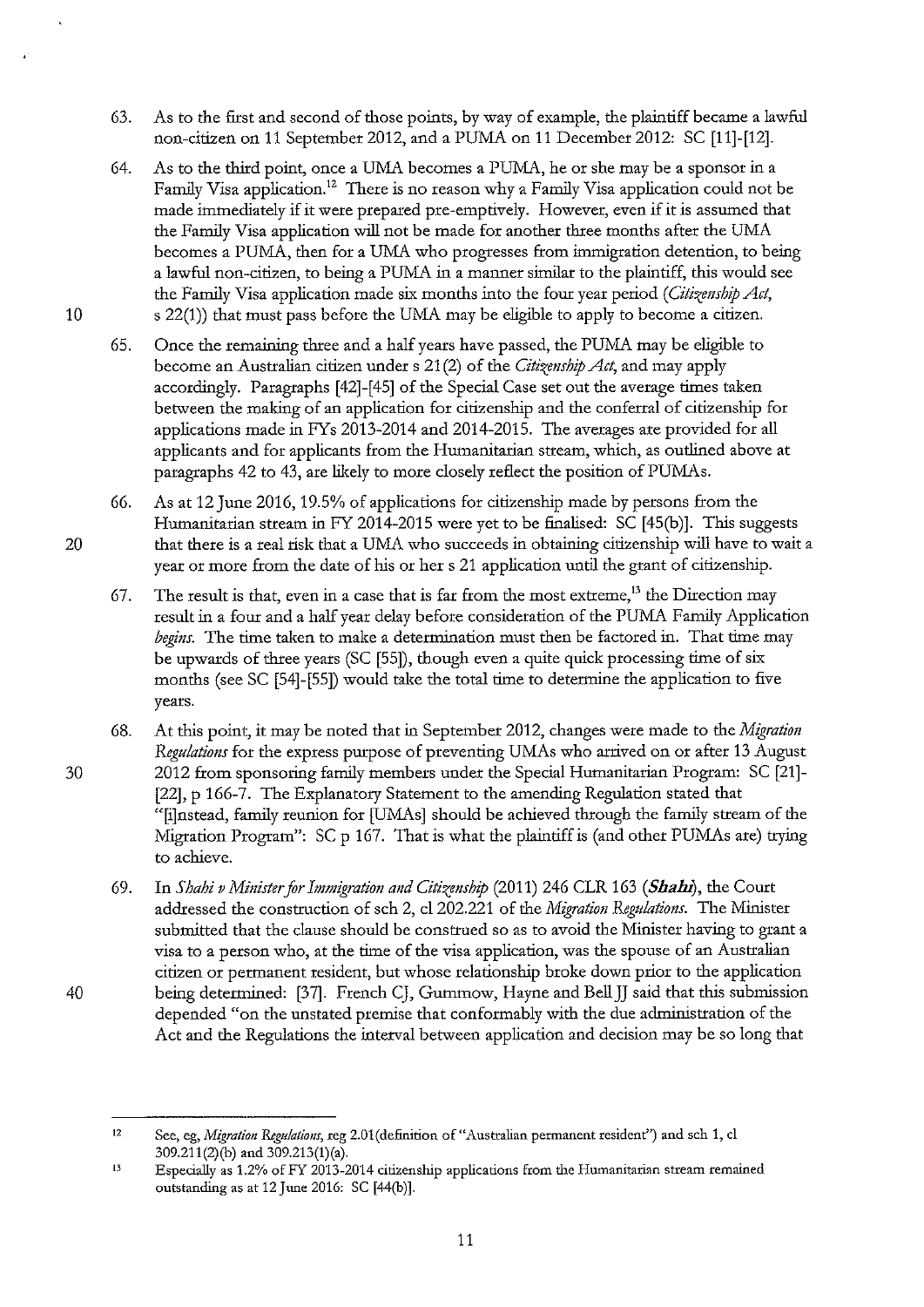the relationship between proposer and visa applicant may deteriorate to the point of final rupture, even divorce" and that the "premise should not be accepted": [37].

- 70. In the present case, Family Visas include, for example, the Partner (Provisional) (Class UF) visa **(Partner Visa):** SC p 101. There is one subclass for the Partner Visa, being subclass 309: *Migration Regulations,* sch 1, cl1220A(4). For the Partner Visa, it is a time of application criterion that the applicant is the spouse or de facto partner of, or intends to marry, relevantly, an Australian permanent resident: sch 2, cl 309.211. The applicant must continue to satisfy that criterion at the time of decision: sch 2, cl 309.221.
- 71. Absent some special circumstances, in line with the majority's judgment in *Shahi,* it is not in 10 confonnity with the *Migration Act* that it should take in the vicinity of five (or even, say, four) years to determine a Partner Visa application regardless of the circumstances of the application. The same may be said in relation to other Family Visas, such as the Prospective Marriage (Temporary) (Class TO). This is especially so when, in order to minimise the delay, the sponsor must remain in Australia for sufficient time to satisfy the residence requirement in s 22 of the *Citizenship Act,* thus limiting the time that he or she may spend overseas<sup>14</sup> with the visa applicant (their reunion need not be in the sponsor's home country). Doing so will undermine the relationship that needs to continue to exist in order for the visa application to succeed. Similar comments may be made, for example, in respect of Child (Migrant) (Class AH) visas, which are also Family Visas. The *Migration Act*  20 should not be read as envisaging that, in the processing of a visa application to allow parent and child to be together, a delay of four or five years is generally reasonable.
- 72. In a rare case, a delay of four to five years might be reasonable because of the particular circumstances of the case, which may include matters arising that are out of the Minister's control: see, eg, the matters outlined at SC [33]. But even if this is accepted, acknowledgement that delay of that magnitude is reasonable in rare cases does not translate into a general rule that delay of that magnitude is reasonable in *eveq* case, regardless of the circumstances of the case in question. Yet that is the effect that the Direction is likely to have, at least for some PUMA Family Applications. It should also be noted that the processing time of six months referred to in the paragraphs above would, in light of the 30 data at se [54]-[55], suggest that the circumstances of the application in question were not such as to cause any difficulty to the Minister in processing the application promptly.
	- 73. It is inconsistent with the Reasonable Time Obligation that applicants for a Family Visa should suffer delays of four or five years (or more) regardless of the circumstances of their case. The Direction may inflict delays of periods such as these even where the sponsor does all he or she can do to obtain citizenship. For this reason, the Direction is invalid.

## **Question 3(b)**

7 4. The Minister has a discretion under s 51 (1) of the *Migration Att* to consider and dispose of applications for visas in such order as he or she considers appropriate: *Plaintiff M* I *50 of 2013 vMinisterfor Immigration and Border Protection* (2014) 255 CLR 199 [40]. Unsurprisingly 40 for a provision that confers an administrative discretion, the purpose of the provision is to allow the Minister flexibility that "is essential for good administration": see the 1992 EM [49]-[50], discussed above at paragraph 52.

 $^{14}$  See paragraph 41 above as to the way in which the *Migration Act* and *Migration Regulations* permits a PUMA to be absent from Australia for an amount of time such that the PUMA would never satisfy the s 22 residence **requirement and yet maintain a permanent Australian visa.**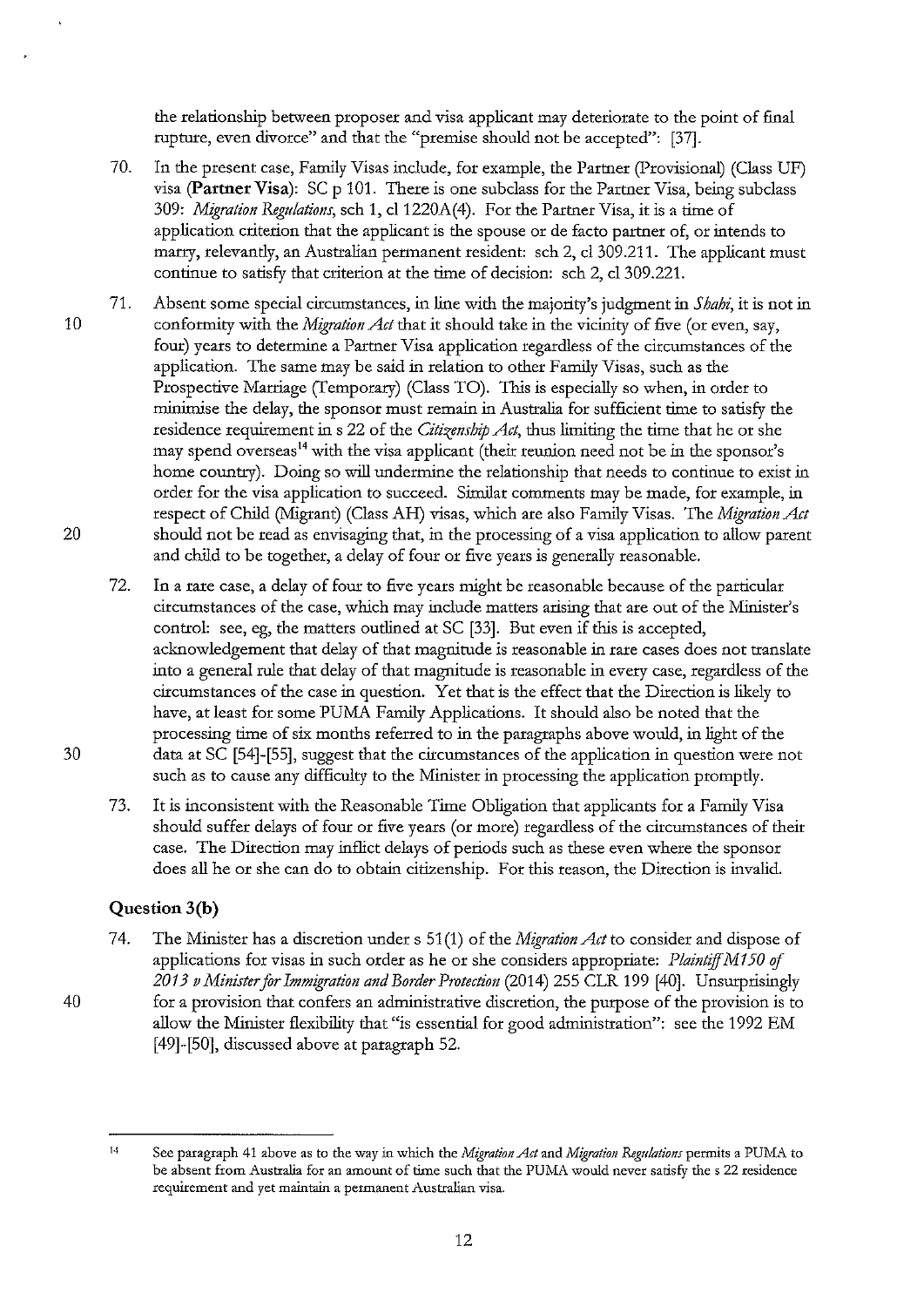- 75. There is nothing in the *Migration Act* that explicitly confines the exercise of the discretion under s 51, although, for the reasons discussed above at patagraphs 49 to 53, it could not be exercised so as to unreasonably delay the processing of a valid visa application. Given that the s 51 discretion is "in its terms ... unconfined" the factors that may be taken into account in its exercise are similatly unconfined, except in so fat the *Migration Act* implies some limitation: *Minister for Aboriginal Affairs v Peko-Wallsend Ltd* (1986) 162 CLR 24 at 40. Other than the implicit limitation just referred to, there do not appeat to be any limitations that are relevant to the present case.
- 76. Despite this being the nature of the discretion, on the Minister's Construction, for 10 delegates exercising the Minister's powers under s 51 in respect of PUMA Family Applications, the Direction does away with the s 51 (1) discretion almost entirely. The discretion would remain only to the extent of choosing the order in which to process PUMA Family Applications as between those applications (if any of those applications were ever reached).
- 77. That being so, the Direction is inconsistent with s 51. A s 499 direction cannot fetter a discretion conferred by the *Migration Act* any further than the discretion is fettered by the *Migration Act* itself,<sup>15</sup> yet in this case not only does the Direction purport do so, it purports to remove the very flexibility that s 51 was designed to provide: see 1992 EM [50]. In this respect, the Direction is no different from a policy, yet it is cleat that policies regatding 20 processing orders cannot lawfully preclude the consideration of the circumstances of each case.<sup>16</sup> Question 3(b) should be answered "yes".

# **Question 1**

- 78. As outlined above at patagraph 11, if question 2 is answered "no" or either of question 3(a) or 3(b) is answered "yes", the plaintiff accepts that question 1 is "no". This is because, if question 2 is answered no, the Direction does not determine the law or alter the content of the law, and if either question  $3(a)$  or  $3(b)$  is answered yes, the Direction is invalid and of no effect. However, if question 2 is answered "yes" and questions  $3(a)$  and (b) are each **answered "no", then the answer to question 1 is "yes".**
- 79. Question 1 may be resolved with reference to s 8(4) of the *Legislation Act* as now in force. 30 Assuming that question 2 is answered "yes" and that the Direction is valid, it is a legislative insttument by virtue of that subsection. If the Direction is a legislative insttument under s 8(4), then it was also a legislative instrument, from its making on 19 December 2013, by virtue of s 5(1) of the *Legislative Instruments Act 2003* (Cth) (LI Act) (as the *Legislation Act* was known when the Direction was made). This is because if the Direction satisfies s 8(4)(a) and (b) of the *Legislation Act,* it also satisfied, respectively, s 5(1)(b) and 5(2) (and so s 5(1)(a)) of the U *Act.* 
	- 80. Turning to s 8( 4) of the *Legislation Act,* s 8( 4) (a) is satisfied in the present case, as the Direction is made under a power delegated by the Parliament to the Minister through s 499 of the *Migration Act.*
- 40 81. As to s 8(4)(b)(i), if question 2 is answered "yes", then the Direction alters the content of the law rather than determining the particular cases or circumstances in which the law is to apply or not apply. The Direction would not merely give directions on the exercise of the powers conferred by ss 47 and 51 of the *Migration Act* (cf *Uelese v Minister for Immigration and*

<sup>15</sup>  See, eg, Aksu v Minister for Immigration and Multicultural Affairs (2001) 65 ALD 667 at [28]; *Howells v Minister for Immigration and Multicnltural a11d I11digmous Affairs* (2004) 139 FCR 580 at [119]-[123]; *Hong v Mi11ister for Immigration mtd MnltiCIIflnral Affairs* (1999) 32 AAR 268 at [20].

<sup>16</sup>  *Plaintiff M64/ 2015 v Minister for Immigration and Border Protection (2015) 327 ALR 8 at [58], [68].*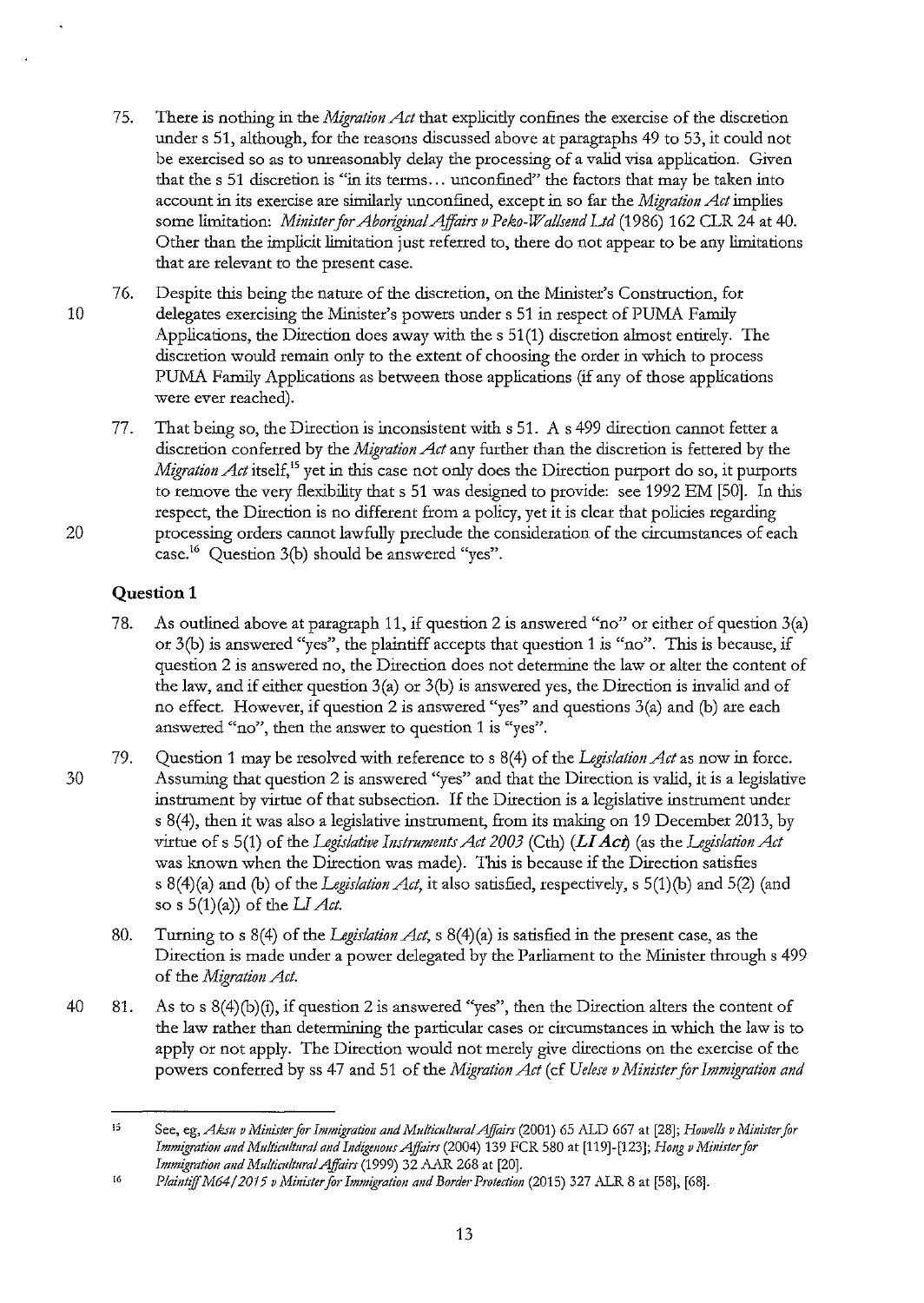*Border Protection* [2016] FCA 348 ( *Uelese)* at [50]). It would preclude the exercise of those powers to consider a PUMA Family Application prior to the sponsor becoming an Australian citizen. Delegates who previously had a discretion to consider and determine a PUMA Family Application prior to that time are, since the Direction was made, no longer able to do so.

- 82. As to s 8(4)(b)(ii), the Direction at least indirectly affects the Visa Applicants' and the plaintiffs interest in having the Visa Application considered and determined promptly. The Direction at least indirectly varies the Visa Applicants' and the plaintiffs right to have a decision made as to the timing of the consideration and determination of the Visa 10 Application by reference to all the circumstances of their case rather than only by reference to the Processing Order and the citizenship status of the plaintiff.
	- 83. For these reasons, if the answer to question 2 is "yes", and if the Direction is valid, then the Direction is a legislative instrument under s 8(4) of the *Legislation Act*. It was also a legislative instrument under s 5(1) of the *LI Act* when the Direction was made and thereafter.

## **Question4**

- 84. Question 4 asks what, if any, relief should be granted to the plaintiff. It should be answered as follows, depending on the answers given to questions 2, 3 and 1.
- 85. If question 2 is answered "no", then the plaintiff is entitled to relief. The Department 20 misconstrued the Direction when applying it to the Visa Application and refusing to consider processing the Visa Application outside of the Processing Order. As much appears from the description of the effect of the Minister's construction of the Direction at SC [35], and the Department's final letter to the plaintiffs representatives before the plaintiff commenced litigation in this  $Count<sup>17</sup>$  The plaintiff should be granted:
	- a) a declaration that, on its proper construction, the Direction does not:
- 1. oblige delegates of the Minister, in determining the order for considering and disposing of Family Stream visa applications under s 51 of the *Migration Act*  and in complying with the obligation to consider valid Family Stream visa applications under s 47 of the *Migration Act*, to consider and dispose of 30 applications in which the applicant's sponsor (or proposed sponsor) is a person who entered Australia as a UMA and holds a permanent visa only by following the order of priority in s 8 of the Direction; and
	- ii. prevent those same delegates from considering all the circumstances of a Family Stream visa application in which the applicant's sponsor (or proposed sponsor) is a person who entered Australia as a UMA and holds a permanent visa when determining whether to consider or dispose of that application; and
	- b) a writ of mandamus as stated in paragraph 4 of the plaintiffs amended application for an order to show cause **(Application).**
	- 86. If either question 3(a) or (b) is answered "yes", then the plaintiff should be granted:
	- a) a writ of prohibition as stated in paragraph 1 of the Application; and

 $17$ **The Department wrote that the Direction meant that the Visa Application "will only be processed after all other Family Stream applications have been processed ... As there is no exception in the Direction for affected family members facing compelling or compassionate circumstances ... the visa applications referred to in your letter can not be processed further at the present time": se p 349 (underlining added).**